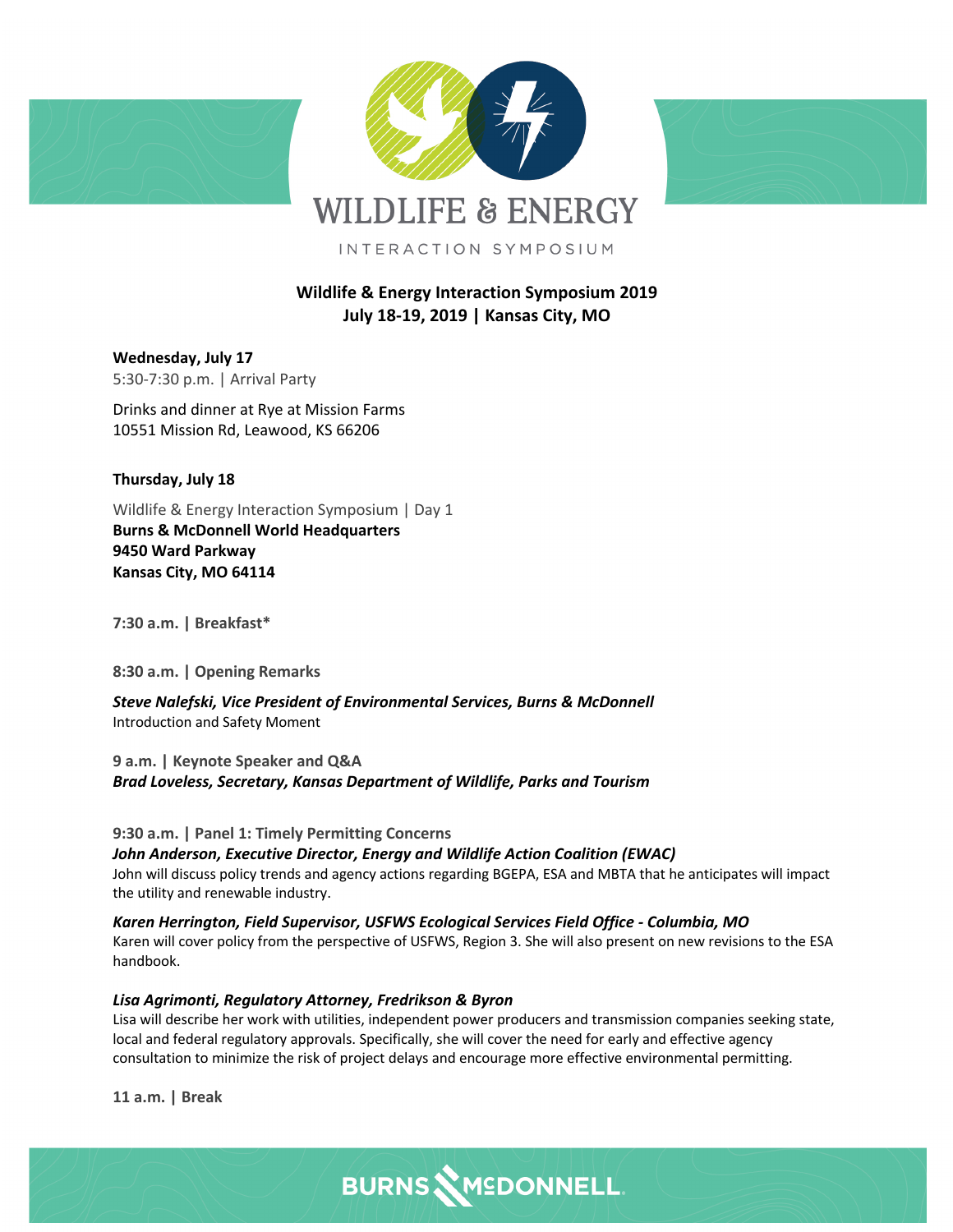

## **11:15 a.m. | Panel 2: Bats** *Moderated by Jennifer Dean, Vice President of Environmental & Permitting, Tradewind Energy*

*Shauna Marquardt, Fish and Wildlife Biologist, USFWS Ecological Services Field Office – Columbia, MO* Shauna will discuss the recent range wide assessment of bat populations. She will also cover common HCP questions and challenges, what to expect from the USFWS staff regarding HCPS and how postconstruction monitoring fits into HCPs.

### *Paul Sherman, Mitigation Banking Technical Service Leader; Josiah Maine, Staff Environmental Scientist, Burns & McDonnell*

Paul will explain the process of developing the first conservation bank approved by the USFWS for the protection of Indiana and northern long-eared bat species. He will also discuss the process of purchasing credits and the benefit of this type of mitigation.

Josiah will speak on land management tasks and challenges and review the prescribed burn that Burns & McDonnell completed this spring and the effects of the burn on the land.

#### *Stu Webster, Senior Program Manager, American Wind and Wildlife Institute (AWWI)*

Stu will focus on avoidance and minimization technologies as related to HCPs. He will explain the state of those technologies and what technologies AWWI is currently evaluating. He will also cover the completed technologies and what the significance of the data they are producing.

**12:45 p.m. | Lunch\***

**2 p.m. | Panel 3: Pollinators**

*Moderated by Caroline Hernandez, Program Assistant, Energy Resources Center at University of Illinois at Chicago*

*Laurel Hill, Endangered Species Biologist, USFWS - Ecological Services Field Office – Columbia, MO* Laurel will give a biology overview of the monarch butterfly and provide an overview of other pollinators of interest. In her presentation, she will answer the questions: Why do we need to practice conservation? What are other pollinators that the USFWS is looking at? Laurel will also cover the service's listing extension for the monarch butterfly and discuss the value of the CCAA from the perspective of the USFWS.

### *Iris Caldwell, Program Manager – Sustainable Landscapes, Energy Resources Center at the University of Illinois at Chicago*

Iris will provide an overview of the nationwide Candidate Conservation Agreement with Assurances (CCAA) for the monarch butterfly. She will discuss the collaborative development process, key accomplishments, and next steps for program implementation.

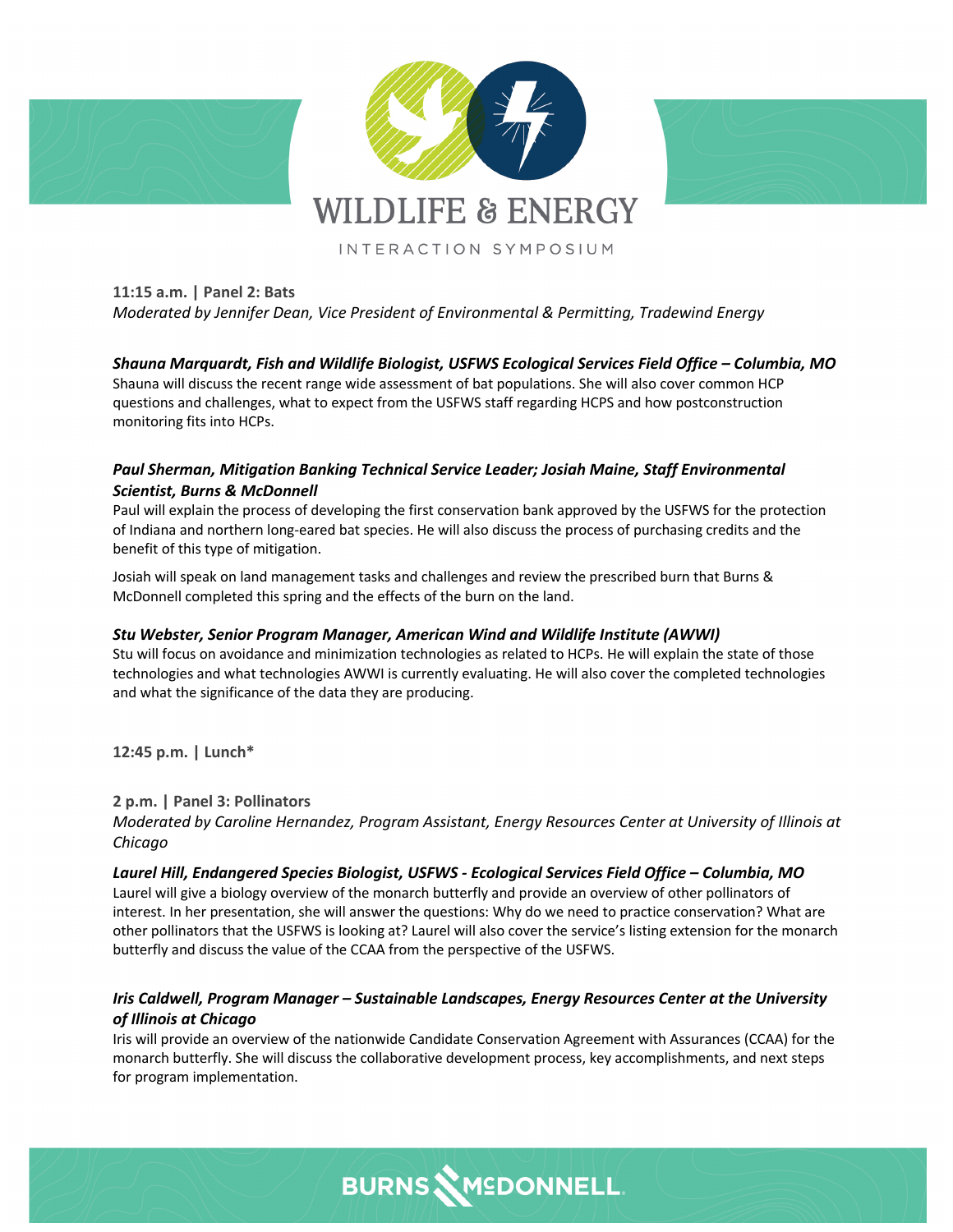

#### *Eric Johnson, Biology Program Coordinator, Evergy Companies*

Eric will provide the private utility perspective and explain Evergy's involvement in the Rights-of-Way as Habitat Working Group and the CCAA. He will demonstrate what Evergy is doing to implement the CCAA at substations and solar sites. He will also explain the conservation measures and efforts his company took prior to the CCAA and how they are blended with the program for compliance with the agreement.

#### *Stephanie Crawford, Senior Regulatory Manager, National Rural Electric Cooperative Association (NRECA)*

As regulatory manager for the NRECA, Stephanie will cover the electric cooperative perspective of the CCAA. The NRECA joined the candidate conservation agreement on behalf of U.S. co-ops to show the benefits of subscribing for electric cooperative members. She will demonstrate the economy-of-scale of joining as groups. Stephanie will also provide examples of co-op members that are already participating and what measures they are taking to comply with the program.

**4 p.m. | Break**

#### **4:15 p.m. | Closing Presentation** *Aaron Anderson, Renewable Energy Consulting Business Line Manager, Burns & McDonnell*

**6–9 p.m. | Topgolf Social** Topgolf Overland Park 10611 Nall Ave Overland Park, KS 66207

Dinner and drinks with golfing and games

**Friday, July 19 Wildlife & Energy Interaction Symposium | Day 2** Burns & McDonnell World Headquarters 9450 Ward Parkway Kansas City, MO 64114

**7:30 a.m. | Breakfast\***

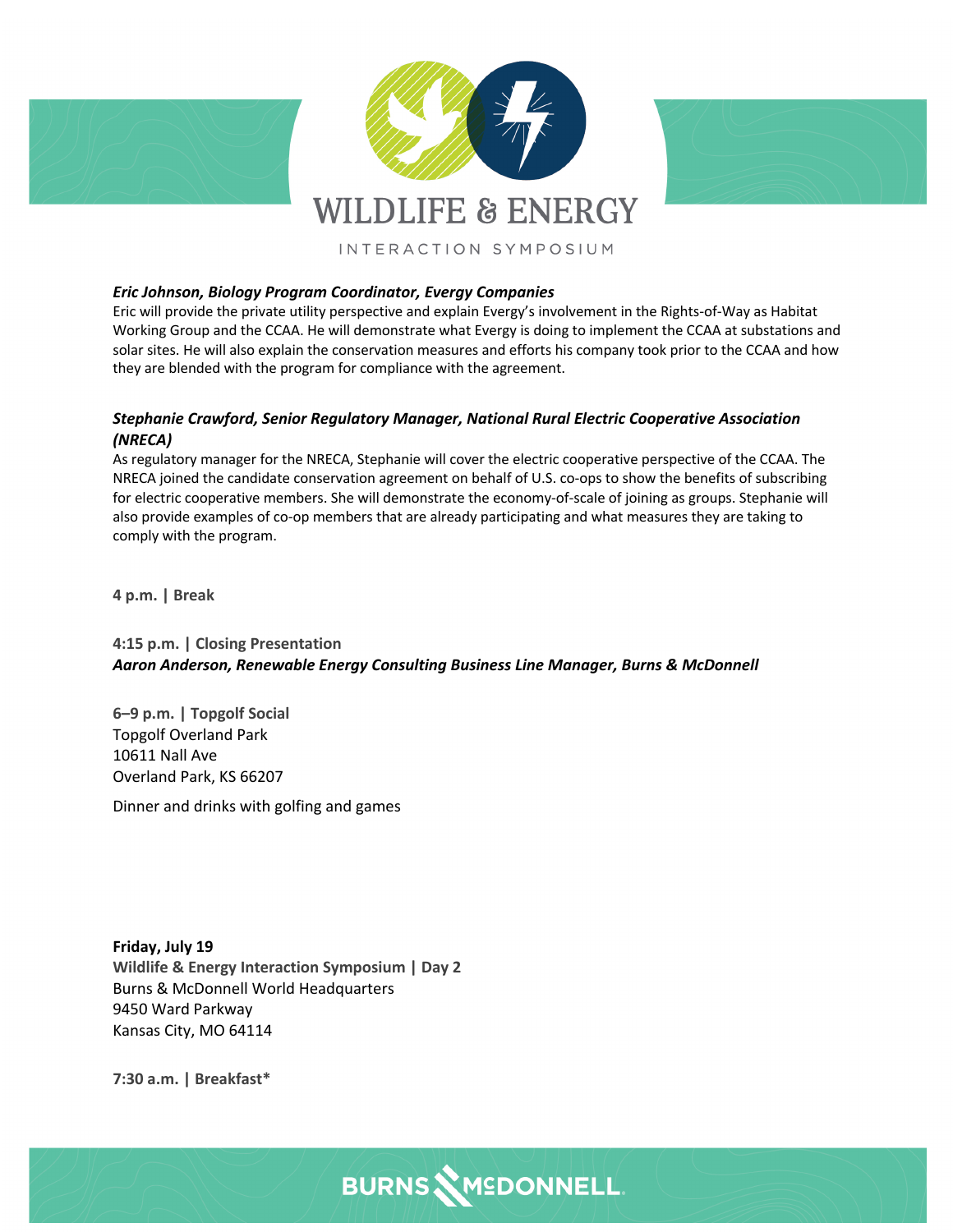

## **8:30 a.m. | Panel 4: Eagles Mitigation Solutions** *Moderated by Joan Heredia. Senior Director Environmental Permitting, Enel Green Power North America*

### *Eliza Savage, Eagle Program Manager, USFWS; Gary Williams, Wildlife Biologist, USFWS Ecological Services Field Office – Cheyenne, WY*

Eliza and Gary will provide background and updates of the USFWS' eagle incidental take permitting process and how the service arrived at its current process. Eliza and Gary will also explain the importance of compensatory mitigation for golden eagles and the emergence of third-party mitigation providers.

### *Stu Webster, Senior Program Manager, American Wind and Wildlife Institute (AWWI)*

Stu will detail research for eagle detection and avoidance technologies, the technologies available and their benefits.

#### *Jim Burruss, Senior Environmental Scientist, Burns & McDonnell*

Jim will present on Burns & McDonnell's partnership with Northwestern Energy to develop an eagle offset program. He will also discuss lessons learned from the process of making credits available to Northwestern.

#### *Sam Milodragovich, Wildlife Biologist, Northwestern Energy*

Sam will cover (via Skype) the utility perspective of the Eagle Protection Offset Program and what Northwestern Energy's responsibilities are as owners of the facilities.

**10:30 a.m. | Break**

**10:45 a.m. | Panel 5: Successful Case Studies** *Moderated by Sarah Soard, Burns & McDonnell*

*Angeline Crowder, Senior Land Use Planner, Burns & McDonnell* Angeline will discuss land use permitting challenges on the Eastern Seaboard.

### *Christi Calabrese, Director, Permitting and Environmental Affairs, EDP Renewables North America*

Christi will share lessons learned form her experience obtaining an Incidental Take Permit (ITP) under the U.S. Endangered Species Act for the Headwaters Wind Farm, in Indiana. The ITP was obtained for Indiana bats and northern long-eared bats.

*Brian Donohue, Regulatory Project Manager, U.S. Army Corps of Engineers - Kansas City; Justin Bailey, Natural and Cultural Resources Manager, Burns & McDonnell*